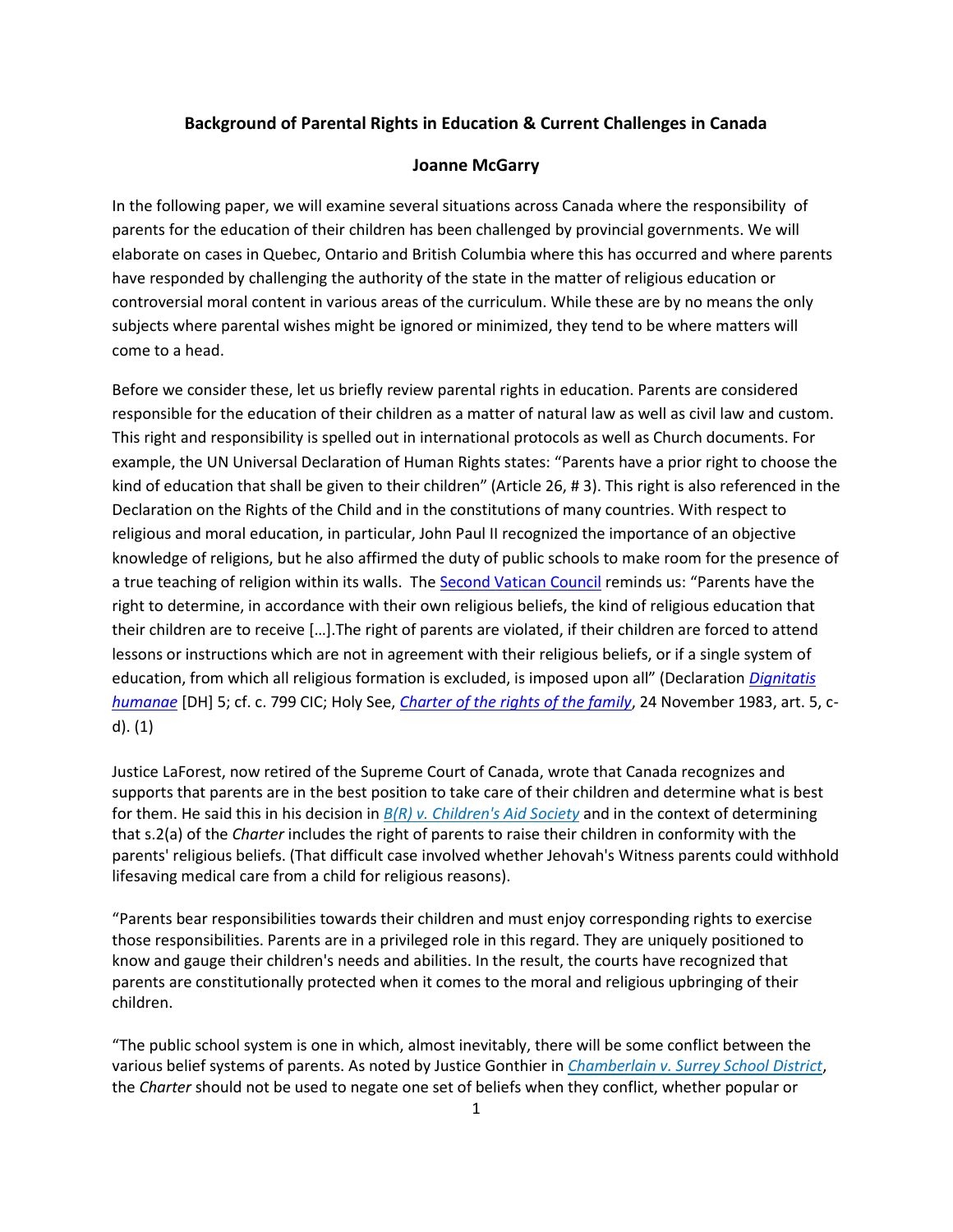unpopular. The acceptable resolution is accommodating the needs of individual children and families participating in public education. (LexView, March, 2012)

Now let us look at specific cases.

Let's begin with Quebec, to date the only province where parental objections to a mandatory school course have led to a Supreme Court challenge. In 2008, Quebec introduced the Ethics and Religious Culture course to replace Catholic, Protestant and non-sectarian moral instruction in elementary and secondary schools, public and private. In 2009, two parents supported by a group of many more brought a case in Quebec Superior Court when their requests to exempt their children from the course were denied. (Other cases had been initiated by other parents, in which the Ministry responded by demanding that children be compelled to attend such classes.) The parents argued that the compulsory course violated their religious convictions, as the nature of the course in presenting a relativistic approach to religious views conflicted with their Roman Catholic understanding of truths asserted by the faith. The case highlighted many of the concerns Catholic and other parents had been expressing since the course was announced several years earlier. In total, roughly 2,000 such applications for exemptions had been submitted by Quebec parents. All were refused. At that point some parents removed their children from the class, but faced various sanctions including suspension of the students. Many parent groups looked for ways to support families in their request for an exemption from the course.

Objections focused on the introduction at a young age of material that contradicted parents' religious teachings, the lack of choice, and the denial of parental rights. As one of CCRL's directors said, "It is the state deciding what religious content will be learned, and at what ages, which totally usurps the parents' authority and role." (2)

By refusing to allow exemptions or make the course optional, the state was essentially foisting one belief system on students and their families. From the time the controversy began, polls consistently found that more than 70 per cent of all Quebeckers supported giving parents the choice of the new course, or the traditional Catholic and Protestant options.

With the support of a number of religious and civil liberties associations, the case was appealed to the Supreme Court of Canada, which ruled in February 2012 that it would not grant the right to an exemption, stating that the Appellants could not meet the evidentiary burden of how the course was delivered to support a finding of interference with their right to religious freedom. It should be noted that part of the reason that evidentiary burden could not be met was because the parents had removed their two children (one of whom was six years old when the program was introduced) from the course; also, the case began prior to the original initiation of the course, so the appellants could only submit was what available at the time.

In effect, the court has asserted that all Quebec parents (including the more than 2,000 parents who sought such exemptions) must expose their children to this course obtain an evidentiary record for their concerns or their allegations, and return to the process of seeking an exemption from their local school board.

The Supreme Court left open the possibility that such an application with the proper evidentiary support could be mounted in the future. Nevertheless, the assumption that the state can impose a course on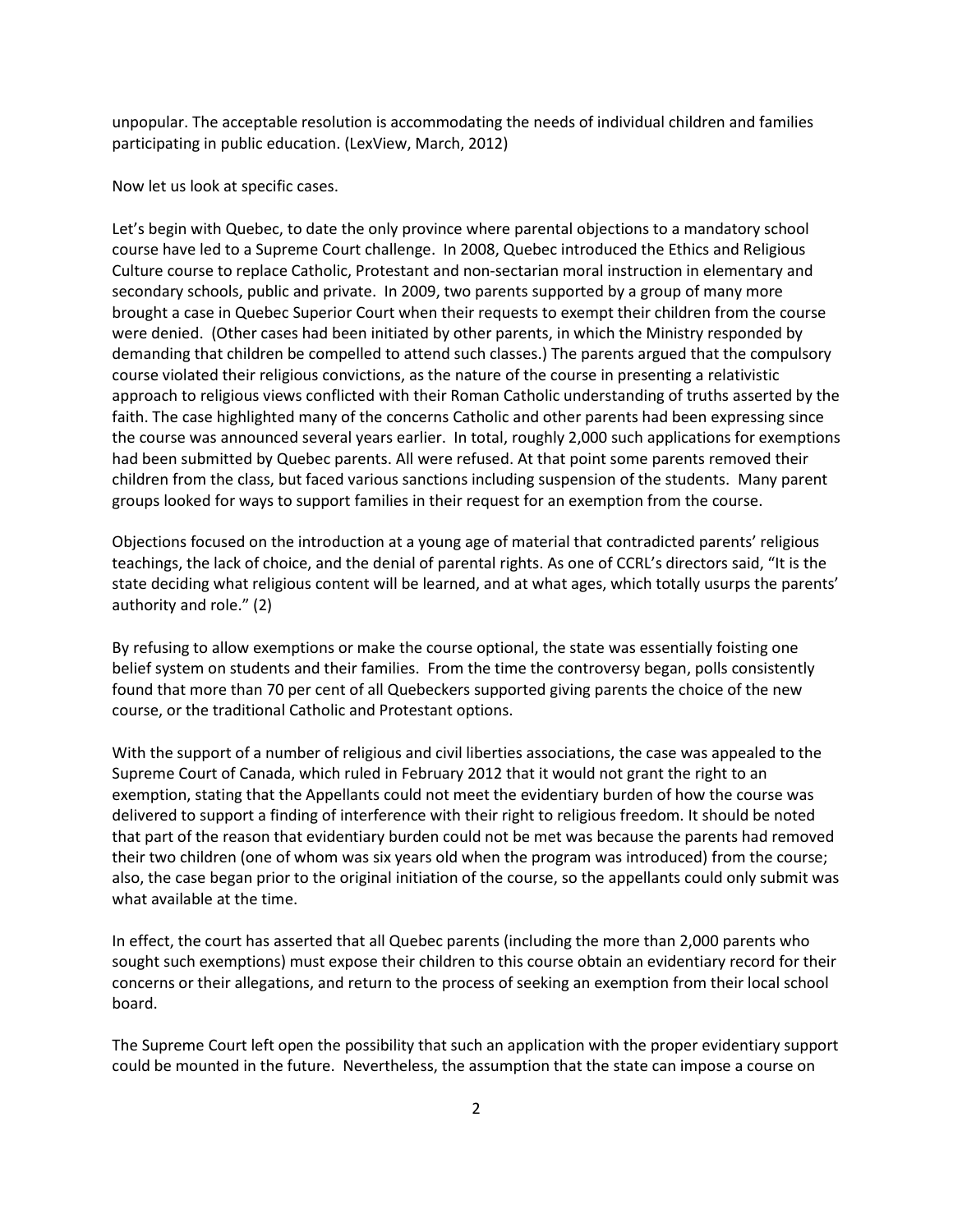religious topics and make it mandatory sets a precedent that could be applied in other provinces when parents believe their rights have been over-ruled.

In Ontario, it's possible we will not have to wait long for such a challenge, given the June 5 passage of Bill 13, the Accepting Schools Act, 2012, after a great deal of input from parent and education groups, much of it critical of some aspects of the bill. Presented as a strategy for combatting bullying in schools, Bill 13 is an amendment to the Education Act stipulating that schools must have strategies in place to discipline repeated bullying, and that efforts must be made to prevent it.

Its more objectionable provisions have introduced the notion of gender as a social construct in the preamble, to include the "LGBTTIQ" categories of sexual orientation (lesbian, gay, bisexual, transgendered, transsexual, two-spirited, intersex, queer and questioning), have provided broad rights of the Minister of Education to impose policies in this regard, and in perhaps the most notable provision says that all schools, Catholic or public, must make Gay-Straight Alliances, by that name, available if students request them.

The GSA movement has its origins in the United States and some of its history is well-known. It has been associated with efforts to make homosexual conduct acceptable on the same basis as heterosexual relations. Most Catholic educators and parents recognize that anti-bullying initiatives cannot be placed in Catholic schools without clear and consistent clarification and modifications to make such clubs conform to Catholic teaching on sexuality. And yet leaders in the gay rights movement have made it clear they are prepared to take Catholic schools to court if they refuse a request to sanction a Gay-Straight Alliance. (3) As of this writing, the Ontario bishops and Catholic school trustees have said they will obey the law.

There is a great deal more that could be written about the problem of the so-called gay rights agenda making inroads into the school system. Research shows that the leading causes of bullying are much as they have always been: body image (such as weight, speech impediments, accents, acne), intellectual aptitude and generally "not fitting in", with sexual orientation barely even registering. (4) Nor is there any basis for a claim that any such bullying is worse in Catholic schools than in non-sectarian ones.

Given that everyone opposes bullying, and that equality and respect for all are central to Christianity, there should be no problem implementing a comprehensive anti-bullying policy in any school, especially Catholic schools. Opposition MPP Elizabeth Witmer's Bill 14 included anti-bullying policies as strong as anything in Bill 13, and also contained provisions for requiring accountability of schools in terms of documenting what progress they are making against bullying.

As significant as all these mitigating facts are, for our purposes here today we should be most concerned that a minority government was able to pass a bill that almost all parent groups spoke out against; that was the subject of more than 10,000 signatures on a petition and several protest rallies, and in fact the government was quite open about the fact that the concerns of religious groups were unimportant to them.

During debates in the Legislature, statements from members of the Liberal government's cabinet were in the extreme. Glen Murray, Minister of Training, Colleges and Universities, stated "I have to say to the bishops: You're not allowed to do that anymore...I'm not allowed to say to the Catholics - nor should I -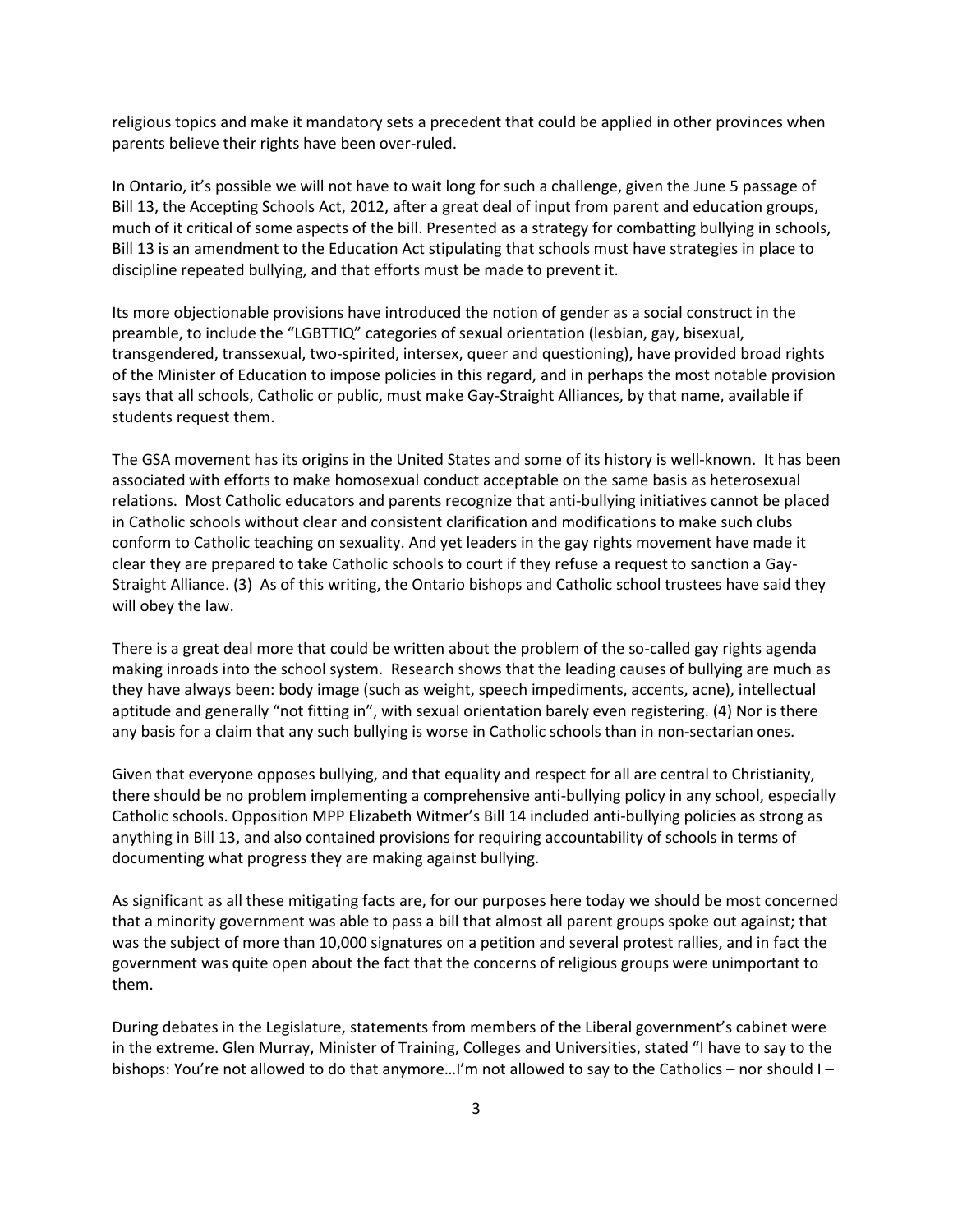or to other Christians or Muslims or Jews, that because of your faith you're intrinsically disordered." (He was citing Church teaching that homosexual conduct was "intrinsically disordered.") Even allowing for some oratorical flourish, Mr. Murray knew he was speaking on the record, and his remarks were directed at bishops and what can be taught in Catholic schools. There is no record of Premier McGuinty correcting him. (This is quite possibly the first instance where on-the-record comments in a Canadian legislature directed Catholic bishops to stop teaching Catholic doctrine.) Later in the day, speaking to reporters, Industry Minister Kathleen Wynne dismissed the concerns of those who oppose GSAs, stating that "they are not Christian."

For all the controversy this Bill caused during debate, hearings and passage, many parents and even teachers said they were hearing about it for the first time when it passed. Given the existence of legal and cultural support for the rights of parents as the primary educators, it is disheartening to realize how easily parents take it for granted and essentially trust schools to create the curriculum and moral climate that will prevail in their schools. Those parents (including non-Catholics) who believed choosing a Catholic school meant choosing an environment where Catholic teaching will be upheld should realize this may not be the case when it comes to requests for a GSA.

In British Columbia parental rights concerns came to the fore most recently around the subject of mandatory equity policies, which have also been of concern in some other provinces. Typically, any entity receiving public funding is required to post an equity policy stating its commitment to the equitable treatment of all members of the community, and disavowing discrimination on the grounds prohibited by most human rights codes (race, colour, creed, sex, national origin, sexual orientation, etc.) Other than the consistent demands of gay rights advocates, there are few if any cases where any group had an issue with equal treatment. However, many religious groups have been concerned about the impact on family life curriculum and recommended reading lists in an environment of complete equality for sexual orientation. In Burnaby in 2011, a coalition of concerned groups ran candidates for the office of public school trustee, though none were elected. A few years earlier, protests occurred when the ministry of education entered into an originally unpublicized agreement with two homosexual activists to make the curriculum generally more "gay-friendly" and introduce a social justice program (Making Space, Giving Voice) with a strong gay rights component. Many of the teaching aids prepared for these programs gave tips for ways to avoid inculcating "heterosexism", including one example suggesting a trip to a gay film workshop as a worthwhile classroom activity (5). Clearly, these elements go beyond a healthy respect for equality and get into views and beliefs that most religious families do not support.

One result of advocacy efforts is that most boards acknowledged they were expected to accommodate parental concerns to the point of undue hardship, including the right to remove children from certain classes. Very few parents choose to exercise that right. In the absence of reported complaints, it is difficult to know just how well this duty would be honoured in practice.

In conclusion, it's unfortunate that most of the controversies about parental authority in education are sparked by content regarding homosexuality, and that most of the programs involved have been presented as equity policies or anti-bullying programs. This reality puts those who oppose even one or two aspects of a particular program in the unenviable position of appearing to oppose equality or being unsupportive of efforts to combat bullying. Regardless of how carefully a proposal is worded, even the mildest criticism will be dismissed as "homophobic" or worse. Certainly CCRL's brief about Bill 13 emphasized that we support efforts to combat all bullying, including that based on sexual orientation. A spirit of true Christian love for one another is one of the things parents expect when they choose a